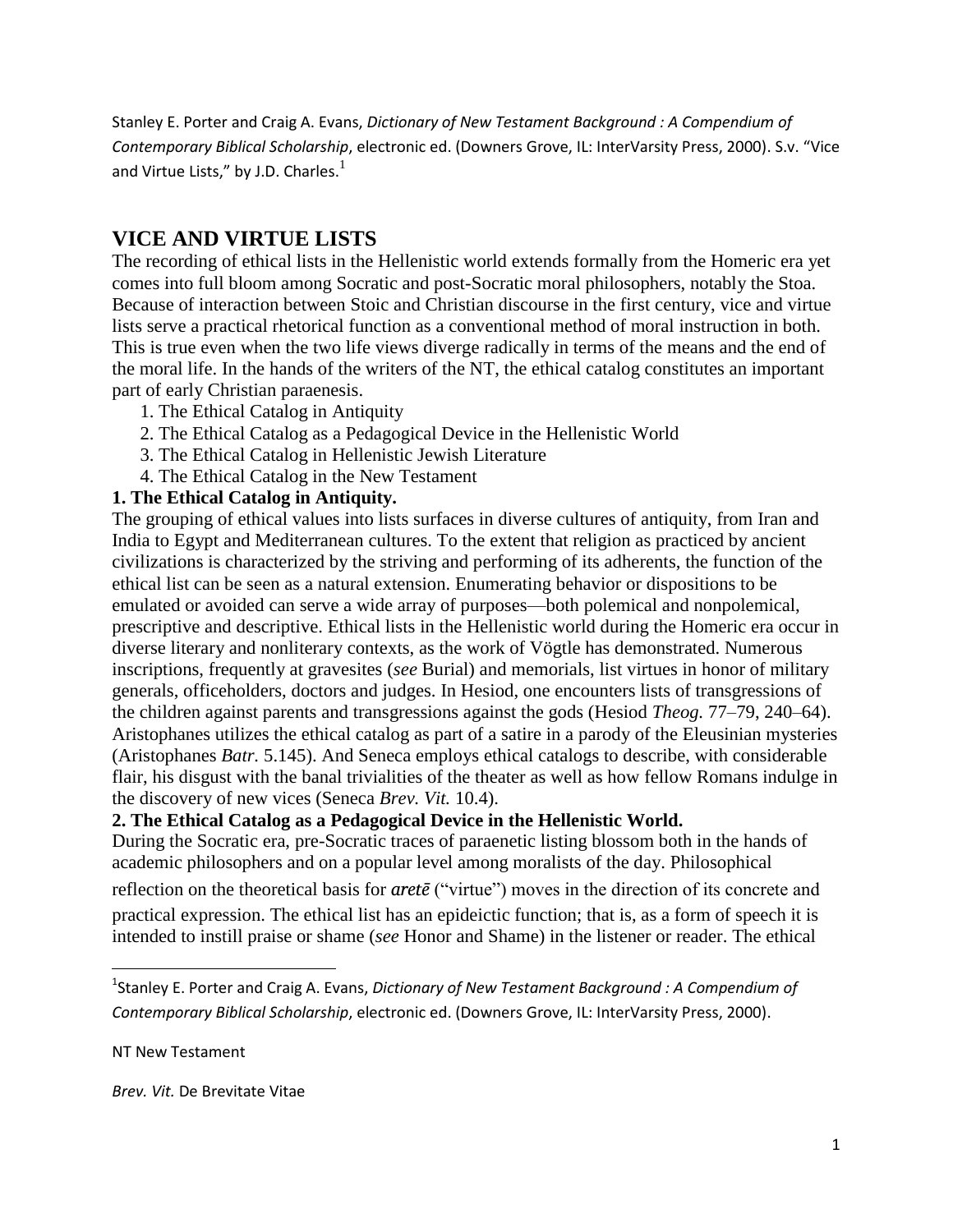list, by which the ethical life is organized, accented and stereotyped, standardizes a type of attitude or behavior and thus becomes a common feature in the paraenetic tradition.

2.1. Socratic-Platonic Schematization of Virtue. Although the virtues andreia ("courage"), *phronēsis/sophia* ("wisdom"), *sōphrosynē* ("prudence") and *dikaiosynē* ("justice") individually play a central role in the ethical teaching of Socrates, schematization first presses to the fore in Plato, who is the first to designate four "cardinal" *aretai*. (Formal presentation of the cardinal virtues appears initially in Plato's *Republic,* even when similar formulations of the moral ideal predate this by more than a century—for example, in Aeschylus [*Sept. c. Theb.* 610]). Xenophon writes profusely on ethical topics—among these, order of the home, healthy relationships, the treatment of slaves, political and military obligations—and yet is not enamored of the fourfold schema. In *Nicomachean Ethics,* Aristotle distinguishes between ethical, political and social virtues on the one hand and intellectual virtues on the other. For the most part Aristotle resists the fourfold schema that had arisen largely out of the Pythagorean love of the number four, considered to be symbolic of life's completeness.

*2.2. Stoic Schematization of Vice and Virtue.* The prototypal use of ethical catalogs begins with Zeno (340–265 B.C.), founder of the Stoa, and is expanded under the Stoic teachers who follow. The early masters, notably Chrysippus (280–210 B.C.), tend to use "virtue" and "knowledge" (*episteme*) interchangeably, a practice that is significant for the Stoic understanding of ethical discourse. Stoic definitions of the cardinal virtues illustrate this conceptualization: justice is knowledge of what is due or right; temperance is knowledge of what to choose or not to choose; prudence is knowledge of what to do or not do in a given situation; and courage is knowledge of what should and should not be feared.

Stoic moral doctrine mirrors both a return to and an expansion of the tetradic schema that characterized Socratic and Platonic ethical teaching. Organization serves an important recall function in Stoic pedagogy. Proceeding from the four cardinal virtues, Stoic teaching derives multiple subsets of virtues. Chrysippus, for example, divides the *aretai* into two groups of cardinal (*prōtai*) and subordinate (*hypotetagmenai*) virtues, with a lengthy list of subordinates thereto attached. One of the most comprehensive catalogs of virtues comes from the Stoic Andronicus, who compiled the writings of his master Chrysippus and whose list contains no fewer than twenty *aretai* (*SVF* 3.64). All in all, the tetradic schema of organizing vice and virtue for didactic purposes occurs more frequently in earlier Stoic lists, with later teachers typically dividing cardinal traits into subsets. We encounter in Andronicus a bewildering array of variety and detail—he lists twenty-seven kinds of *epithymia* ("lust"), twenty-seven kinds of *lyp* $\bar{e}$ (―sorrow‖), thirteen kinds of *phobos* (―fear‖) and five kinds of *hēdonē* (―pleasure‖) (*SVF* 3.397, 401, 409, 414), although his list pales by comparison with that of Philo, who identifies 147 vices to personify the "friends" of the *philedonos*, the hedonist (Philo *Sacr.* 32).

The ethical list, which concretizes the moral struggle of the Stoic life view, is not merely confined to philosophical discourse. It appears as well in the poets—relatively frequently in

 $\overline{\phantom{a}}$ 

*c.* circa, about (with dates); column

*Sacr.* De Sacrificiis Abelis et Caini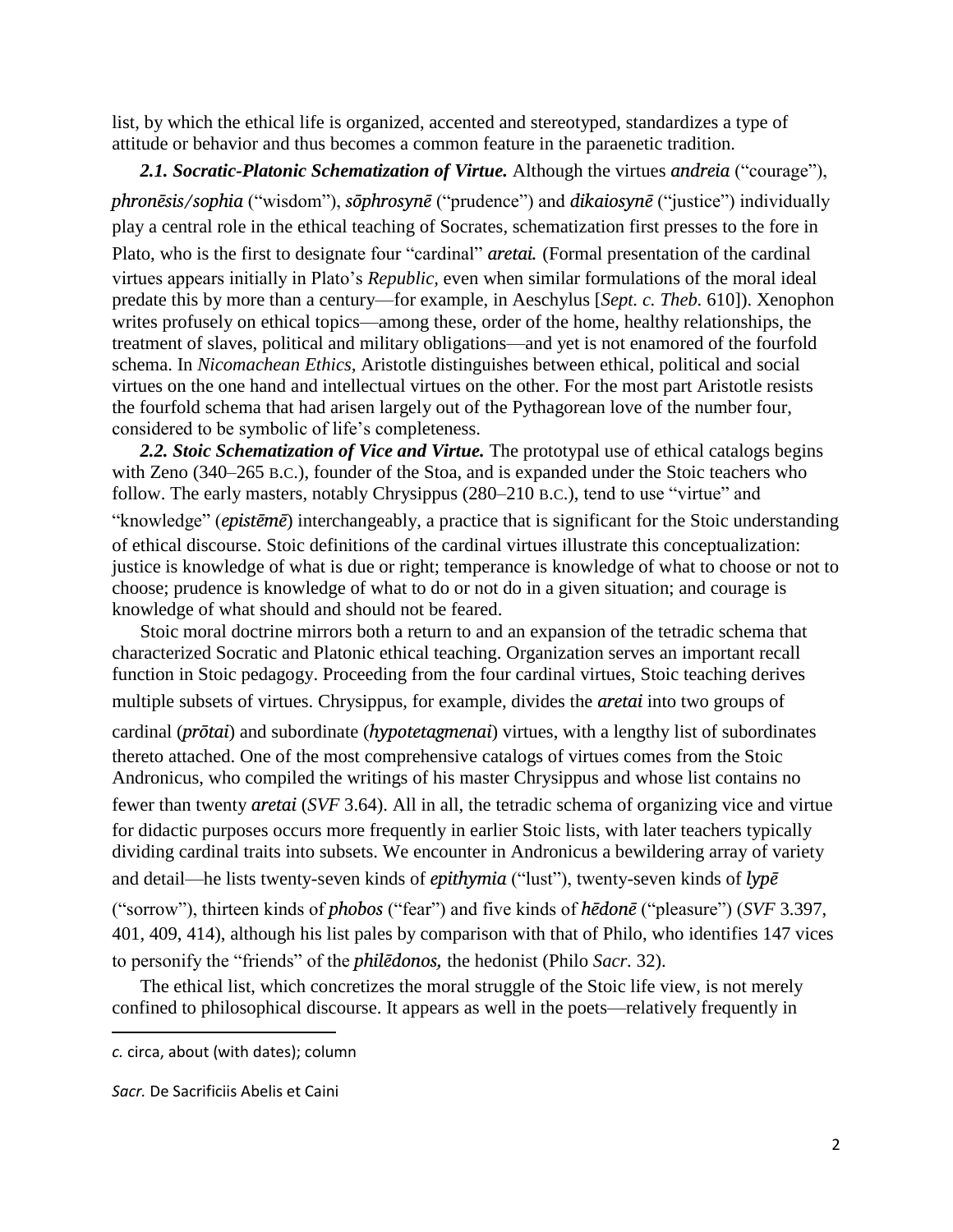Virgil (e.g., *Aen.* 6.732) and Horace (*Ep.* 1.1.33–40), for example—and in popular literature. The more popularized form of vice and virtue lists, while sharing a common vocabulary with Stoic philosophers, loses the tighter schematization that had characterized the scholastics. Those preaching moral uplift to the masses expand the form of the ethical catalog to include new concepts, particularly additional vices. These lists are far from the convoluted philosophical constructs that were advanced by the academic philosophers. People, upon hearing and reflecting, saw themselves in these lists—whether by vice or by virtue. Practical needs of the masses encouraged the use of ethical lists in a popular format.

As a rule, Stoic ethical catalogs do not possess a rigid hierarchy of virtues so as to suggest a moral progression leading to an ethical climax. All virtues stand in close connection to each other; all constitute a natural unity. No particular order or arrangement of virtues or vices came to typify popular usage, although paronomasia is frequently achieved through the word order. Stoic ethical lists were not intended to be all-inclusive, and the presence or absence of particular features in a list reflects the values of the author (Malherbe).

To the Stoic mind, where there exists an antithesis of one virtue, the same necessarily applies to others. For example, the health of one's soul suggests the possibility of psychological sickness. Similarly, the experience of wisdom points to folly; contentment, anxiety; brotherly kindness, enmity; and so on. Just as a virtue can be standardized, so can the corresponding vice.

The *Sitz im Leben* of the dualistic schema is generally agreed to be the propaganda of the moral philosophers. Accordingly, those heeding their advice were considered wise; those casting it aside, foolish. This dualism allows easy incorporation into Hellenistic-Jewish as well as NT literature. In many respects, a conversion to Judeo-Christian faith is conceived of in terms not unlike a conversion to the wisdom of philosophy. Consequently, the ethical list has a useful role in Hellenistic Jewish and early Christian postconversion paraenesis. The consensus of classical scholarship is that NT ethical catalogs in form and function derive from Hellenistic usage. Notwithstanding the views of D. Schroeder, who believes the NT catalogs mirror Israel's ethical dualism in the Day-of-the-Lord expectation and Deuteronomic blessings and curses, and more recently R. P. Martin, early Christian appropriation of Stoic categories in the NT is abundant, commensurate with and reflective of Stoic-Christian interaction in the first century (Zeller; Charles 1997).

An impressive array of literature provides a window into the world of ethical discourse roughly contemporary with the early Christians. By its hortatory character, molded against the backdrop of Greco-Roman culture, this served as ethical "propaganda through the living word with personal [i.e., practical] effects" (Wendland, 84). Exemplary writings that make abundant use of the ethical catalog are those of Philo (c. 20 B.C.-A.D. 50), Seneca (c. 4 B.C.-A.D. 65), Epictetus (c. A.D. 50–130), Musonius Rufus (c. A.D. 65–80), Dio Chrysostom (c. A.D. 40–120), Plutarch (A.D. 50–120) Philostratus (late second century A.D.) and Diogenes Laertius (third century A.D.).

## **3. The Ethical Catalog in Hellenistic Jewish Literature.**

 $\overline{\phantom{a}}$ 

e.g. *exempli gratia*, for example

*Ep.* Epistulae

i.e. *id est*, that is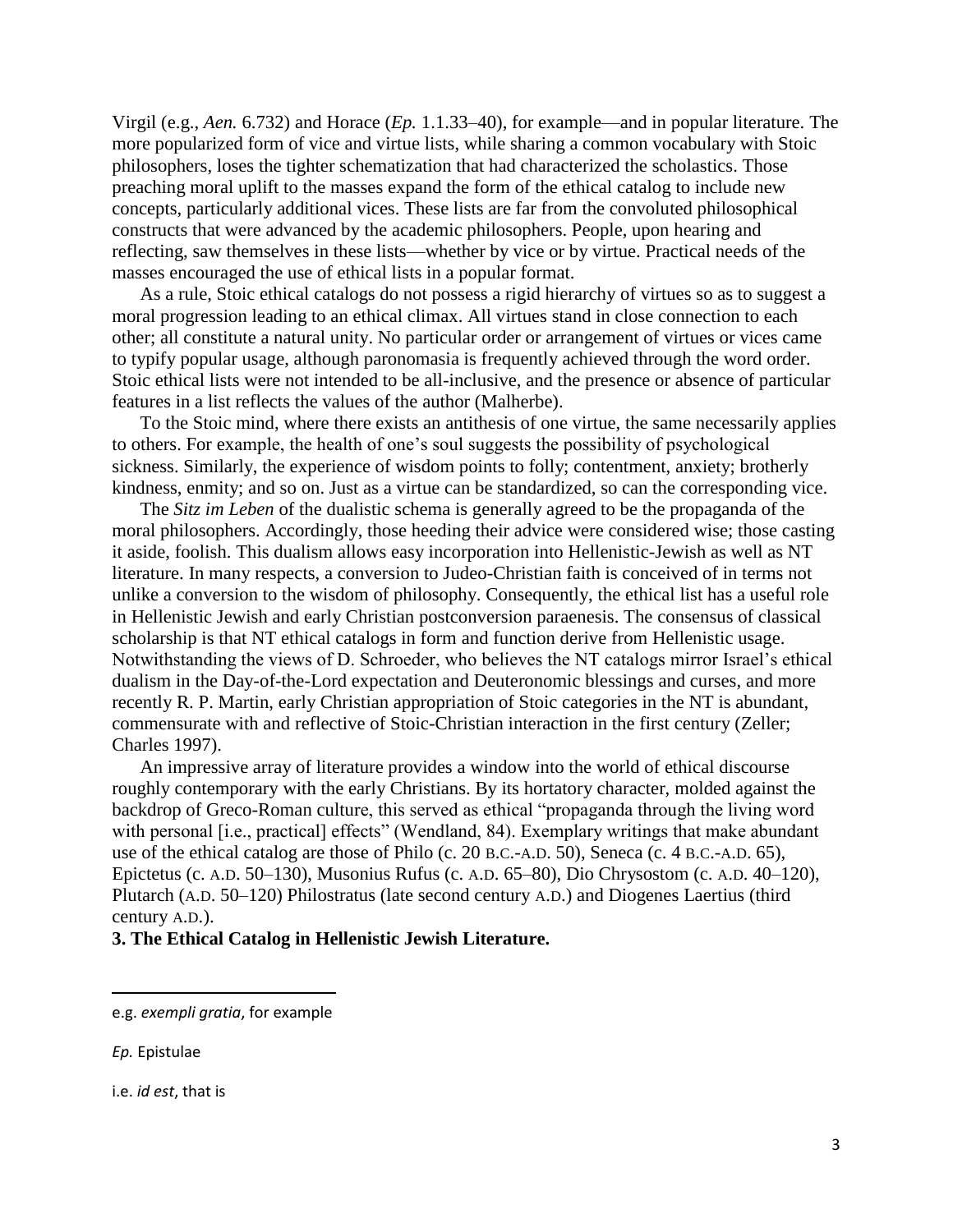While vice and virtue lists in the narrower sense do not appear in the OT, the tradition of ethical catalogs finds a secure place in the literature of Hellenistic Judaism. Not infrequently these are vice catalogs that are in some way related to sins delineated in the Decalogue. Because Judaism of the intertestamental period is situated in Hellenistic culture, touch points with Stoic philosophy are frequently detected. In reading this literature one senses both polemical and nonpolemical interaction between Jewish and Stoic worldviews.

*3.1. Philo.* A. Vögtle's description of Philo reflects an individual who is at home in both worlds: "By the sheer number and length of virtue and vice lists, Philo seems to have achieved the measure of the Stoic popular philosophers"  $(107)$ . This impression is confirmed by a survey of Philonic literature (e.g., Philo *Sacr.* 20–27; *Leg. All.* 1.19.56; 2.23.24; *Spec. Leg.* 3.63). Philo is particularly fond of the classical fourfold schema, frequently alluding to the four cardinal passions—lust, sorrow, greed and fear (e.g., Philo *Praem. Poen.* 419; *Exsecr.* 159–60). The number four is so important to him that the four headwaters of the river flowing through Eden (Gen 2:8–14) point to four cardinal virtues (Philo *Leg. All.* 1.19.56; 2.23.24).

While Philo is anchored to the ethical teaching of the OT, he always manages to return to the Stoic emphasis on struggling against vice. From the standpoint of faith, Philo views obedience as important because it produces virtue, just as disobedience and unbelief have a downward ethical trajectory. Stoic categories and OT ethics are able to stand side by side. Philo exemplifies the extent of Stoic influence during the last two centuries B.C. and through the first century A.D. He demonstrates graphically how religious truth could be clothed in relevant literary and philosophical categories of the day, even when Philonic allegorizing may seem to have overextended itself in its attempts to reconcile Hellenistic moral philosophy and the OT.

*3.2. The Wisdom of Solomon.* The Wisdom of Solomon is another relevant example of Hellenistic influence on Judaism. In this work the reader encounters the four cardinal virtues, whose tutor is said to be the wisdom of God (Wis 8:4, 7). Correlatively, serving false gods is the equivalent of ignorance (*agnoia*) and must be countered with the gnosis of God (Wis 14:22). In Wisdom of Solomon 14:25–26 a lengthy list of vices proceeds characterizes the life that is absent the knowledge of God; it manifests "blood and murder, theft and fraud, depravity, faithlessness, disorder, perjury, suppressing the good, ingratitude, soulish defilement, sexual confusion, marital disorder, adultery and licentiousness." Stoic influence in Wisdom can also be seen in the admonitions toward reflection (e.g., Wis 4:11; 12:10). The author is not concerned, however, to correct the sins he catalogs; rather, he is content merely to list the depths of depravity to which Gentiles have descended.

Although ethical lists appear in the writings of the Qumran community, Qumran ethical teaching is molded primarily by the dualism of the righteous and unrighteous, light and darkness—characteristic Qumran theology—and less by Hellenistic literary-rhetorical patterns of vice and virtue (cf. however Wibbing and Kamlah). The *Rule of the Community* commends

 $\overline{a}$ 

*Leg.* Legum Allegoriae

*Spec. Leg.* De Specialibus Legibus

*Praem. Poen.* De Praemiis et Poenis

cf. *confer*, compare

OT Old Testament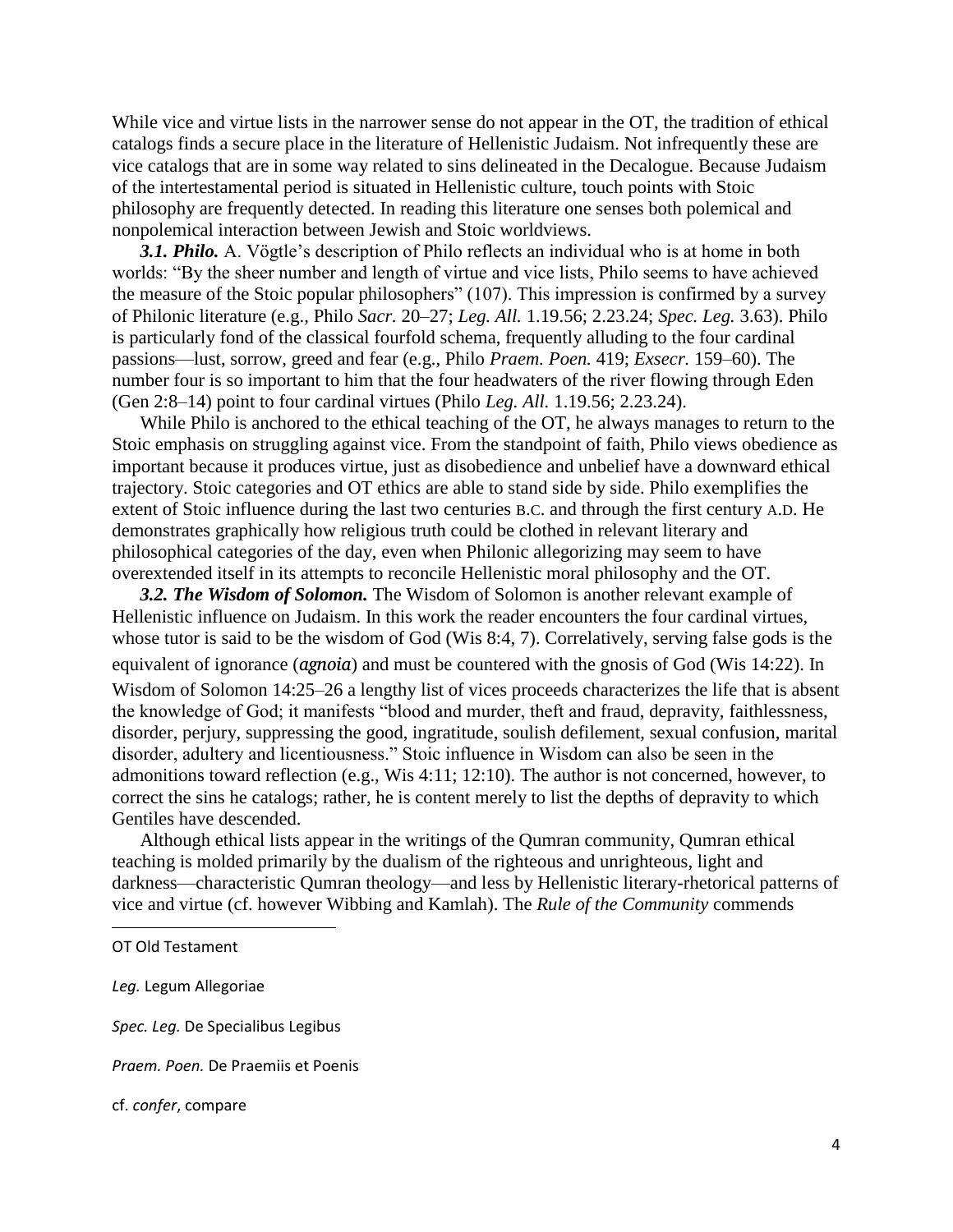humility, patience, charity, goodness, understanding, intelligence, wisdom and a spirit of discernment (1QS 4:3–6) while condemning greed, wickedness and lies, haughtiness and pride, falseness and deceit, cruelty and ill temper, folly and insolence, lustful deeds and lewdness, blindness of eye and dullness of ear, stiffness of neck and heaviness of heart (1QS 4:9–11). **4. The Ethical Catalog in the New Testament.**

*4.1. The Logic and Language of Virtue and Vice.* The use of the ethical catalog by NT writers derives from its function in Hellenistic and Jewish literature. As with Judaism, the theological motivation behind its usage is the dualism in which the righteous and unrighteous are typified. In the NT, both strands—Hellenistic form and Jewish theological assumptions—merge in the Christian paraenetic tradition (Charles 1997).

Ethical catalogs appearing in the NT take on two syntactical arrangements, as identified by A. Vögtle and S. Wibbing. They can be polysyndetic, such as the list in 1 Corinthians 6:9–10, where members are bound together rhetorically through the repetition of conjunctions in close succession ("Do not be deceived; neither fornicators nor idolators nor adulterers nor prostitutes nor sodomites nor thieves nor greedy persons nor drunkards nor revilers nor robbers will inherit the kingdom of God"); and they can be asyndetic, such as in Galatians  $5:22-23a$ , where no connective particle is used ("But the fruit of the Spirit consists of love, joy, peace, patience, kindness, generosity, faithfulness, humility and self-control"). The lists distributed throughout the NT are fairly evenly divided between polysyndetic and asyndetic forms. D.E. Aune detects a third category, "amplified" lists, which are more discursive in form, and cites 1 Thessalonians 4:3–7 as an example.

Thirteen virtue lists appear in the NT, all but two of which are found in epistles: 2 Corinthians 6:6–8; Galatians 5:22–23; Ephesians 4:32; 5:9; Philippians 4:8; Colossians 3:12; 1 Timothy 4:12; 6:11; 2 Timothy 2:22; 3:10; James 3:17; 1 Peter 3:8; and 2 Peter 1:5–7. This listing excludes 1 Corinthians 13, which concerns the theological virtues and contains particular features of the ethical catalog. Twenty-three vice lists are found in the NT, all but two of which also occur in epistles: Matthew 15:19; Mark 7:21–22; Romans 1:29–31; 13:13; 1 Corinthians 5:10–11; 6:9–10; 2 Corinthians 6:9–10; 12:20–21; Galatians 5:19–21; Ephesians 4:31; 5:3–5; Colossians 3:5, 8; 1 Timothy 1:9–10; 2 Timothy 3:2–5; Titus 3:3; James 3:15; 1 Peter 2:1; 4:3, 15; Revelation 9:21; 21:8; 22:15 (*see DPL* and *DLNTD,* Virtues and Vices).

The Pastoral Epistles contain the densest usage of ethical lists in the NT, all of which suggest a social location of the audience not unlike that of 2 Peter, in which the foundations of morality are being called into question. S. C. Mott calls attention to the fact that adverb forms of three of the four Platonic cardinal virtues—prudence (*sōphrosynē*), uprightness (*dikaiosynē*) and piety *(eusebeia)* appear together in Titus 2:12 with the verb *paideuein* ("educate" or "train"). Seen thusly, the ethical end of salvation, at the least, manifests the goal of virtue posited by Hellenistic

moral philosophy (see also the vocabulary of 2 Tim 3:16: *pros paideian tēn en dikaiosynē*, "training in righteousness"). N. J. McEleney identifies in the Pastorals the presence of five basic elements as part of a literary strategy: references to the law, a background of pagan idolatry,

1QS *Serek hayyaad* or *Rule of the Community*, *Manual of Discipline*

*DPL Dictionary of Paul and His Letters*

 $\overline{\phantom{a}}$ 

*DLNTD Dictionary of the Later New Testament and Its Developments*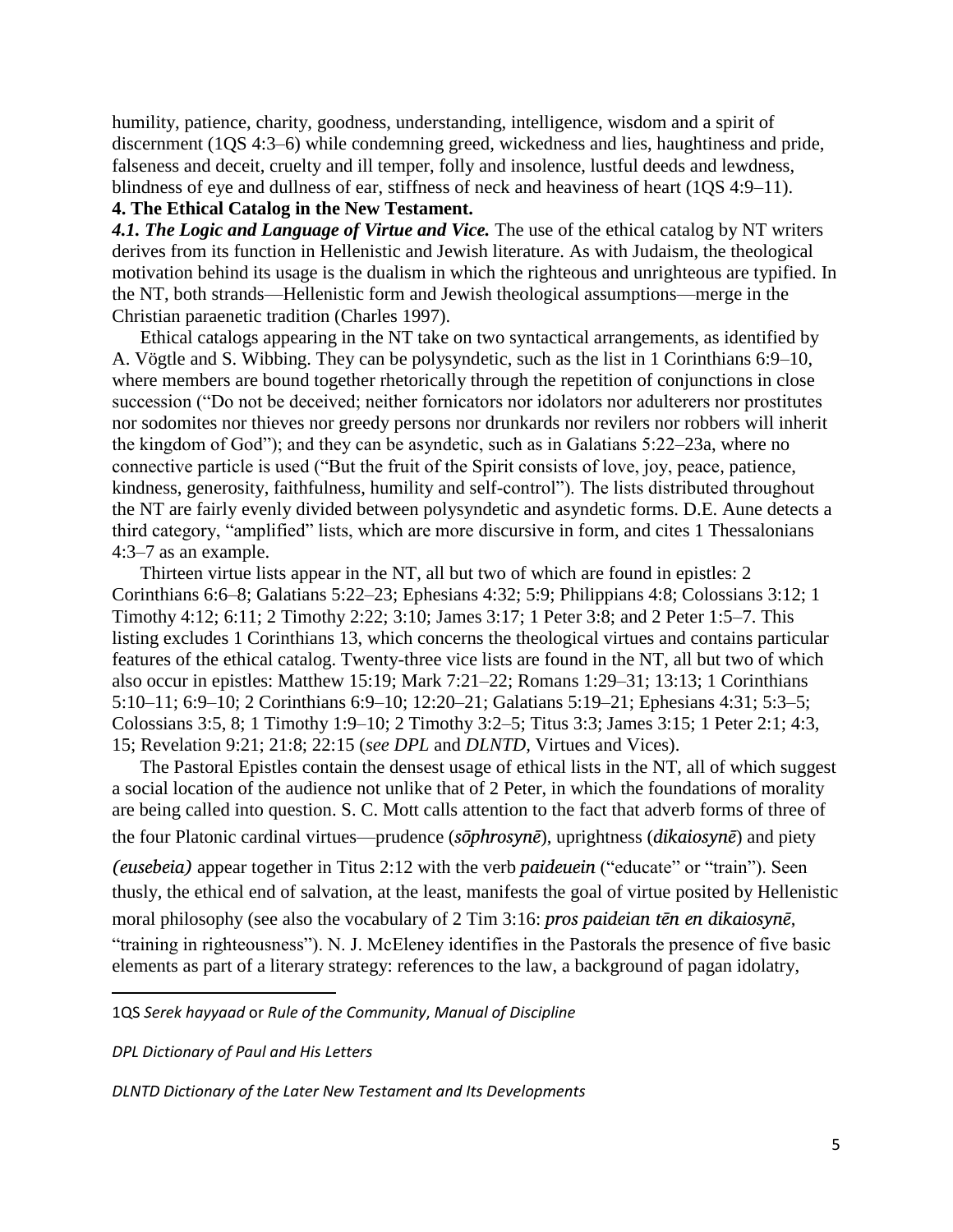moral dualism, transfer of Hellenistic conceptions of vice and virtue to the Christian context and eschatololgical punishment.

*4.2. New Testament Vice Lists.* Despite the variety found in the ethical catalogs of the NT, there appears to be an "early Christian paraenetic formula" that characterizes numerous NT vice lists. Those sharing this schema have the function of reminding the readers of what characterized their former life; thus Paul to the Corinthians: "And this is what some of you used to be" (1 Cor 6:11a; cf. Rom 13:13; Tit 3:3; 1 Pet 4:3). Furthermore, idolatry (*eidōlolatria*) and sexual impurity (*epithymia*, *porneia*, *akatharsia* or *aselgeia*) appear together frequently in NT vice lists (e.g., 1 Cor 6:9–10; Gal 5:19–21; Eph 5:5; Col 3:5; 1 Pet 4:3; Rev 21:8; 22:15). This may well correspond to the twin stereotypes of pleasure (*hēdonē*) and lust (*epithymia*) that frequently appear in pagan lists. There is reason to believe, as B. S. Easton (4–5) suggests, that the Hellenistic Jewish literary form of denouncing Gentile practice via lists of grossly depraved deeds was adopted by the NT writers, for whom it served a useful purpose.

A regularly appearing feature in the Christian paraenetic tradition is the formula *apotithēmi* ("put off") plus a list of vices. This pattern occurs in Romans  $13:13$ ; Ephesians  $4:22$  (again in 4:25); Colossians 3:8 and 1 Peter 2:1.

*4.3. New Testament Virtue Lists.* Fewer conventional formulas accompany virtue lists than vice lists in the NT. This may derive from the fact that for Christian writers righteousness rather than moral goodness per se is essential. The NT's most noteworthy listing of virtues, which has not been listed as an ethical catalog per se, is the recording of beatitudes in Matthew 5, with which none of the other NT lists share any affinity. On the whole, NT virtue lists both bear similarity to and diverge from their pagan counterparts. For example, the qualities of an elder listed in 1 Timothy 3 are reminiscent of qualities necessary of a military general; in the same vein, the lists in Philippians 4:8; Titus 1:7–8; 3:1–2 and 1 Timothy 3:2–3 diverge little from pagan usage (Easton, 11). The opposite, however, can be said of the virtue lists in Galatians 5:22–23 and 1 Timothy 6:1.

*4.4. The Form and Function of New Testament Ethical Lists.* Vice and virtue lists in the NT function paraenetically in different contexts. They may be used for the purpose of antithesis (e.g., Gal 5:19–23 and Jas 3:13–18), contrast (e.g., Tit 3:1–7), instruction (e.g., 2 Pet 1:5–7) or polemics (e.g., 1 Tim 1:9–10; 6:3–5; 2 Tim 3:2–5). Although these lists resist any attempts at being reduced to a single *Urkatalog* or set pattern, the rhetorical effectiveness of ethical catalogs lies in the fact that content is emphasized by means of repetition or cadence. Occasionally, though not necessarily, alliteration or assonance and inclusio enhance their descriptions. A unified structure is hard to detect, and rhetorical motivation is not always apparent, with the notable exceptions of Philippians 4:8 and 2 Peter 1:5–7. The latter, unlike other catalogs of virtue in the NT, depicts a natural progression that is rooted initially in faith and finds its climax in Christian love. The reader may assume that the progression and climax of virtues in 2 Peter 1 is mirroring a concrete situation in which there has been a fundamental ethical breakdown (Charles 1997, 44–98, 128–58). In order to address this crisis, the writer is utilizing a standard hortatory device to underscore the necessity of the moral life as proof of one's profession both to the Christian community and to the world (2 Pet 1:10; 3:11).

Given the considerable variety with which virtue catalogs appear in Jewish and early Christian literature, the repetition of particular virtues in NT and subapostolic lists may point to an additional function. The inclusion of *pistis* ("faith"), *agap* $\bar{e}$  ("love") and *hypomon* $\bar{e}$ ;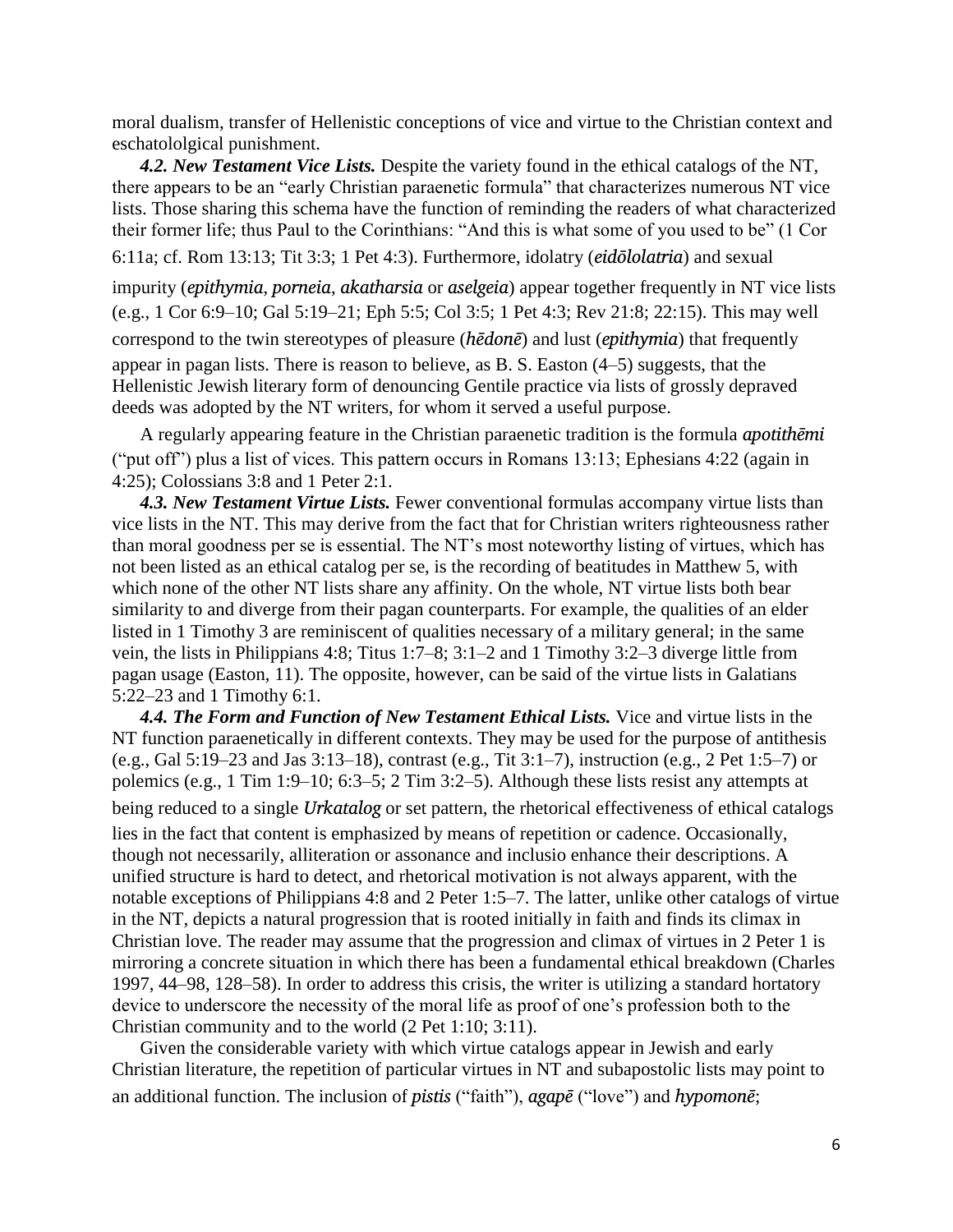(―endurance‖) in 2 Peter 1:5; Revelation 2:19; *Barnabas* 2.2ff. and *1 Clement* 62.2 are evidence to Vögtle that virtue catalogs may have acquired in the apostolic paraenetic tradition a catechetical function (54; see also *1 Clem.* 64; *Herm. Man.* 8.9; Ign. *Eph.* 14.1). That Christian catechesis may have been preserved in such a format is not implausible; a catalogical format is faintly suggested by confessions of faith such as are found in 1 Timothy 3:16 and 2 Timothy 2:11–13. Irrespective of their precise function, for the writers of the NT virtues are no artificial mechanism. Rather, they are a natural expression of one's organic union with Christ, indeed the fruit of divine grace.

*See also* PHILO; PHILOSOPHY; PLATO, PLATONISM; STOICISM; WISDOM OF SOLOMON.

BIBLIOGRAPHY. D. E. Aune, *The New Testament in Its Literary Environment* (LEC 8; Philadelphia: Westminster, 1987); C. K. Barrett and C. J. Thornton, eds., *Texte zur Umwelt des Neuen Testaments* (UTB; 2d ed.; Tübingen: Mohr Siebeck, 1991); K. Berger, "Hellenistische Gattungen im Neuen Testament," *ANRW* 2.25.2 (1984) 1034–1432; J. D. Charles, "The Language and Logic of Virtue in 2 Peter 1:5–7, " BBR 8 (1998) 55–73; idem, *Virtue Amidst Vice: The Catalog of Virtues in 2 Peter 1* (JSNTSup 150; Sheffield: Sheffield Academic Press, 1997); A. Dyroff, *Ethik der alten Stoa* (Berlin: S. Calvary, 1897); B. S. Easton, "New Testament Ethical Lists,‖ *JBL* 51 (1932) 1–12; T. Engberg-Pedersen, *The Stoic Theory of Oikeiōsis: Moral* 

*Development and Social Interaction in Early Stoic Philosophy* (SHC 2; Aarhus: Aarhus University Press, 1990); J. T. Fitzgerald, "Virtue/Vice Lists," *ABD* 6:857–59; E. Kamlah, *Die Form der katalogischen Paränese im Neuen Testament* (WUNT 7; Tübingen: Mohr Siebeck, 1964); C. G. Kruse, "Virtues and Vices," *DNT* 1:962–63; A. Malherbe, *Moral Exhortation: A Greco-Roman Sourcebook* (LEC 4; Philadelphia: Westminster, 1986); R. P. Martin, "Virtue," *NIDNTT* 3:925–32; N. J. McEleney, "The Vice Lists of the Pastoral Epistles," *CBQ* 36 (1974) 203–19; S. C. Mott, "Greek Ethics and Christian Conversion: The Philonic Background of Titus 2:10–14 and 3:3–7, ‖ *NovT* 20 (1978) 22–48; G. Mussies, *Catalogues of Sins and Virtues Personified* (NHC 2.5; Leiden: E. J. Brill, 1981); E. Osborn, *Ethical Patterns in Early Christian Thought* (Cambridge: Cambridge University Press, 1976); D. Schroeder, "Lists, Ethical," *IDBSup* 546–47; J. Stelzenberger, *Die Beziehungen der frühchristlichen Sittenlehre zur Ethik der* 

*Herm* Hermeneia

l

LEC Library of Early Christianity

ed. edition; editor(s), edited by

*ANRW Aufstieg und Niedergang der römischen Welt, ed. H. Temporini and W. Haase (Berlin, 1972-)*

JSNTSup Journal for the Study of the New Testament Supplement Series

*JBL Journal of Biblical Literature*

SHC Studies in Hellenistic Civilization

WUNT Wissenschaftliche Untersuchungen zum Neuen Testament

*NovT Novum Testamentum*